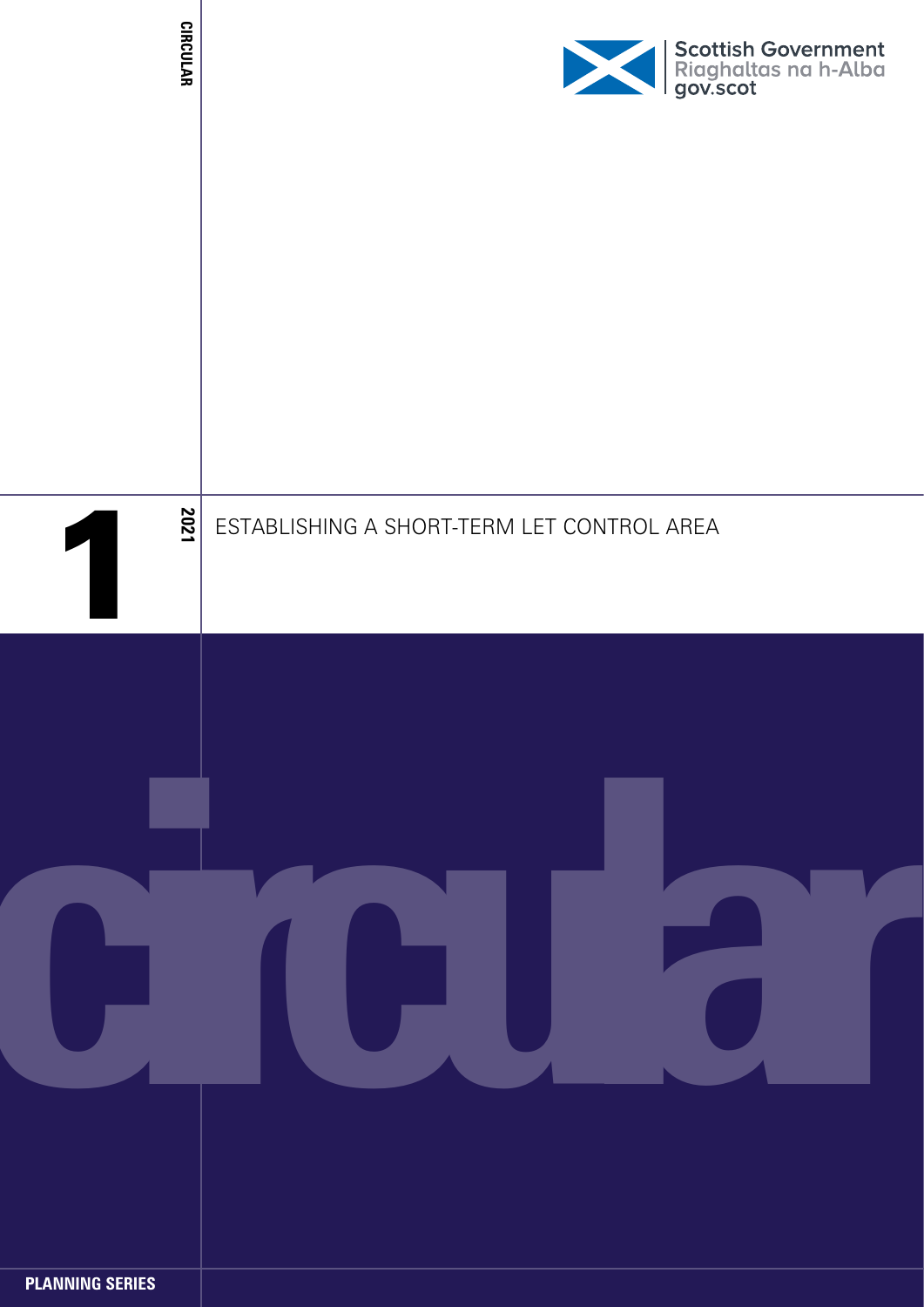**Scottish Planning Series**

## **PLANNING CIRCULAR**

# **ESTABLISHING A SHORT-TERM LET CONTROL AREA**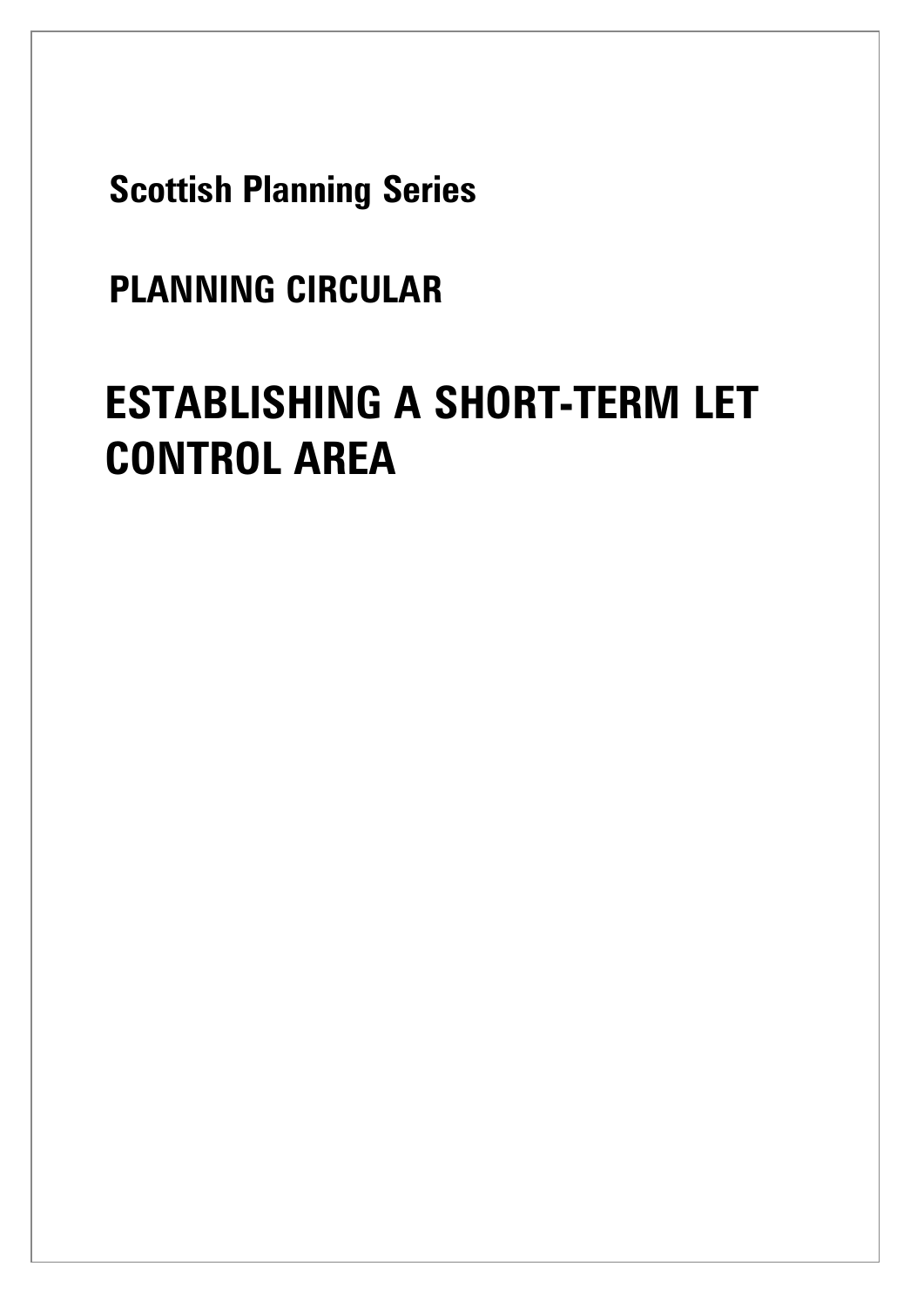## **Circular 1/2021**

## **Establishing a Short-Term Let Control Area**

## **Contents**

**1. Glossary**

#### **2. Establishing control areas**

- a) Introduction
- b) Legislative basis
- c) Reasons and evidence
- d) Designating one or more control areas

#### **3. Determining planning applications**

- a) Further information on handling applications
- b) Duration of planning permission
- c) Links with licensing applications

#### **Annex A: Definition of a dwellinghouse**

#### **Annex B: Meaning of short-term let in a control area**

**Scottish Government June 2021**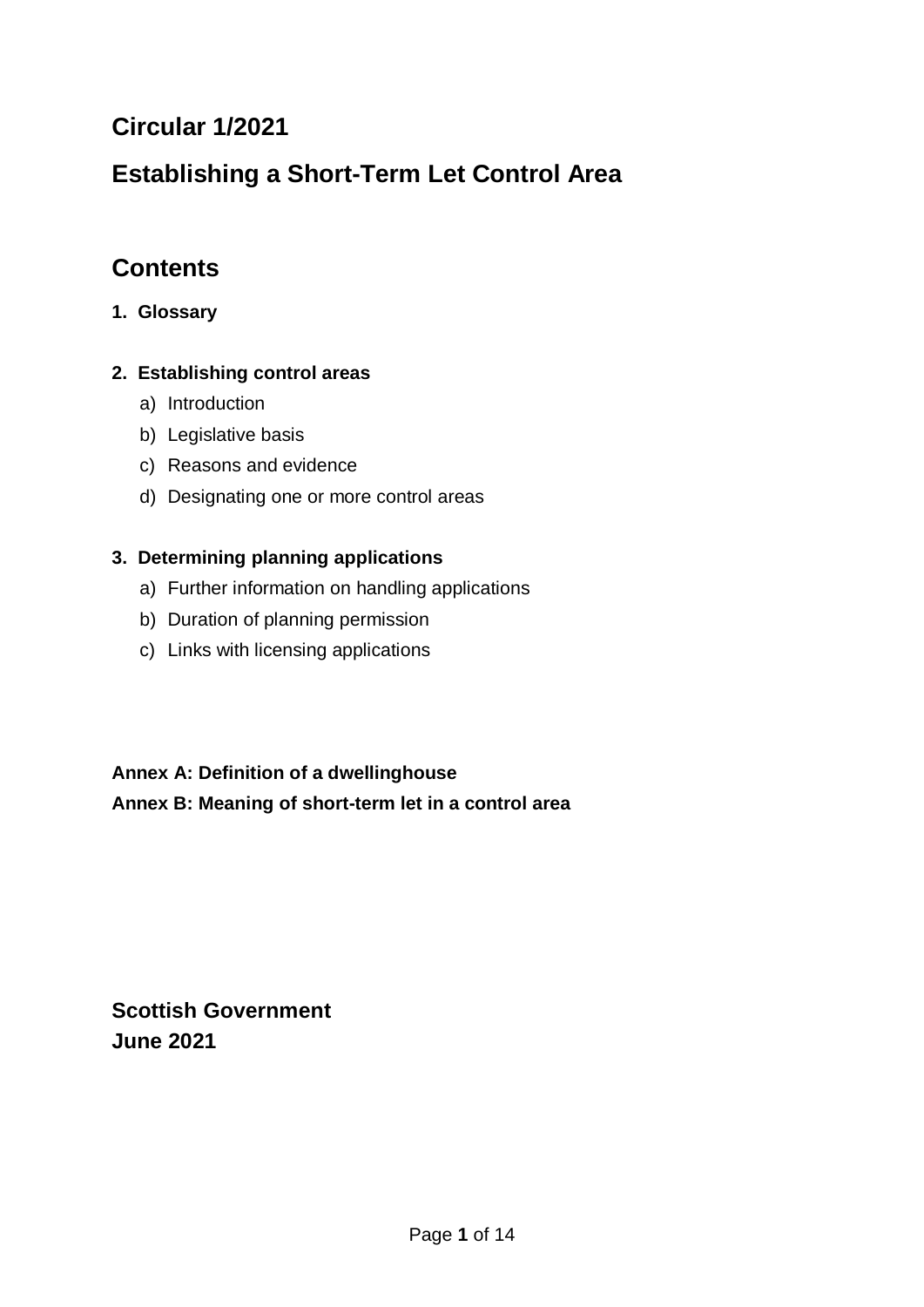## **1. Glossary**

1.1. In this circular, the following terms are used:

| "the 1997 Act"                           | means the Town and Country Planning<br>(Scotland) Act 1997;                                                                                                                                                                                                                        |
|------------------------------------------|------------------------------------------------------------------------------------------------------------------------------------------------------------------------------------------------------------------------------------------------------------------------------------|
| "the Control Area<br><b>Regulations"</b> | mean the Town and Country Planning<br>(Short-term Let Control Areas) (Scotland)<br>Regulations 2021 (SSI 2021/154);                                                                                                                                                                |
| "GPDO"                                   | means the Town and Country Planning<br>(General Permitted Development)<br>(Scotland) Order 1992;                                                                                                                                                                                   |
| "control area"                           | means a short-term let control area<br>designated under section 26B of the 1997<br>Act, as amended by the Planning (Scotland)<br>Act 2019;                                                                                                                                         |
| "dwellinghouse"                          | means, for these purposes, an independent<br>dwelling (with its own front door, kitchen<br>and bathroom) being accommodation which<br>ordinarily affords the facilities required for<br>day-to-day private domestic existence such<br>as a house, flat, cottage, see also Annex A; |
| "guest"                                  | means a person occupying a property for<br>the purposes of a short-term let;                                                                                                                                                                                                       |
| "host" (or "operator")                   | means a person or company providing<br>accommodation for short-term lets;                                                                                                                                                                                                          |
| "licensing scheme"                       | means the scheme established by the Civic<br>Government (Scotland) Act 1982 (Licensing<br>of Short-term Lets) Order 2021 (SSI<br>2021/[xxx]);                                                                                                                                      |
| "neighbour"                              | means, for our purposes, someone whose<br>permanent residence is in close enough<br>proximity to a short-term let to have a<br>legitimate interest in its business, e.g.<br>potentially affected by safety, noise, litter,<br>nuisance;                                            |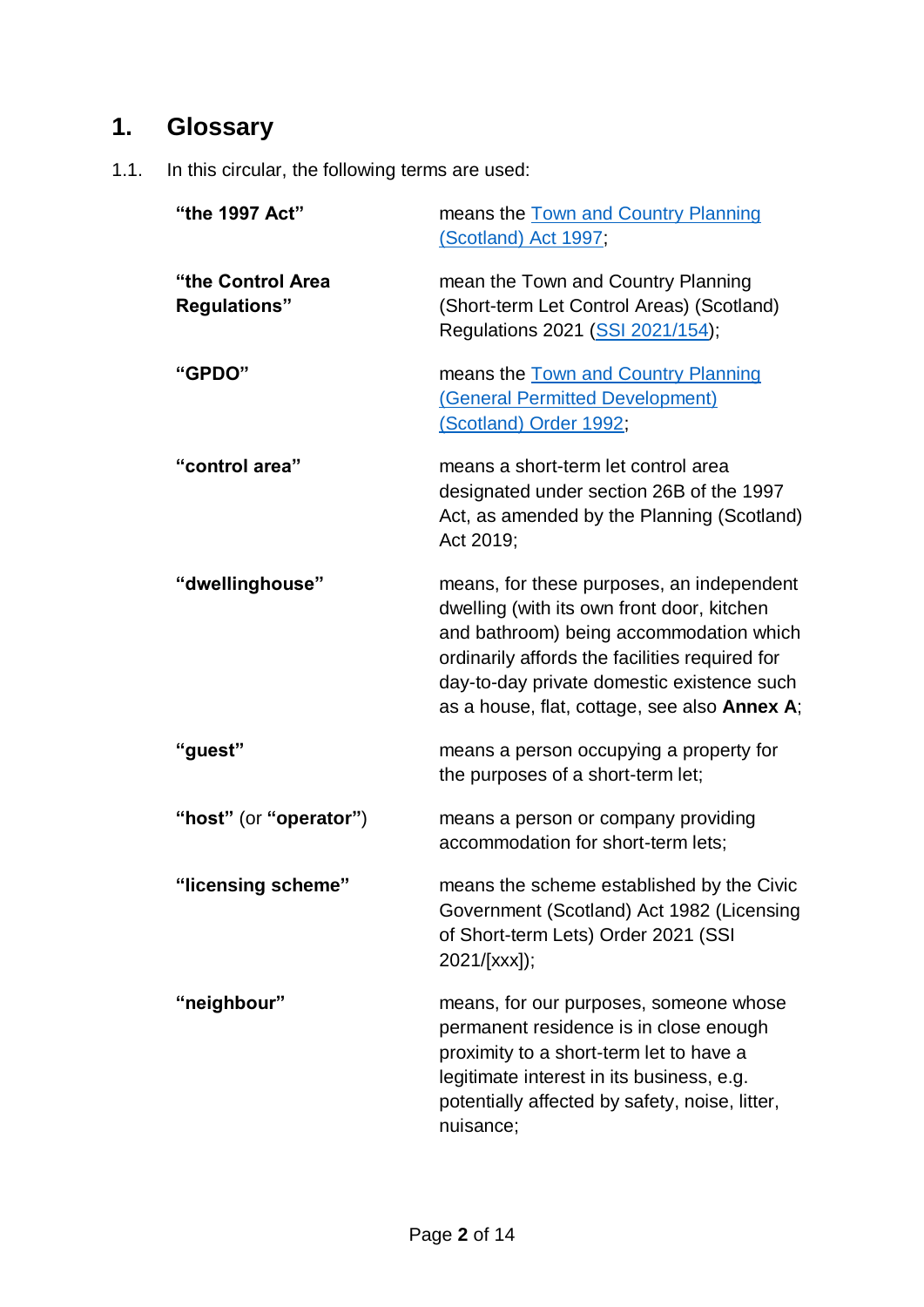| "property"       | means the accommodation (room, rooms or<br>premises) let to the guest(s) as a short-term<br>let:                                                                             |
|------------------|------------------------------------------------------------------------------------------------------------------------------------------------------------------------------|
| "secondary let"  | means the letting of a property where the<br>host or operator does not normally live, for<br>example a second home (and has the same<br>meaning as in the licensing scheme); |
| "short-term let" | is as defined in the 1997 Act and<br>regulation 2 of the Control Area<br>Regulations, see also <b>Annex B</b> (and has<br>the same meaning as in the licensing<br>scheme);   |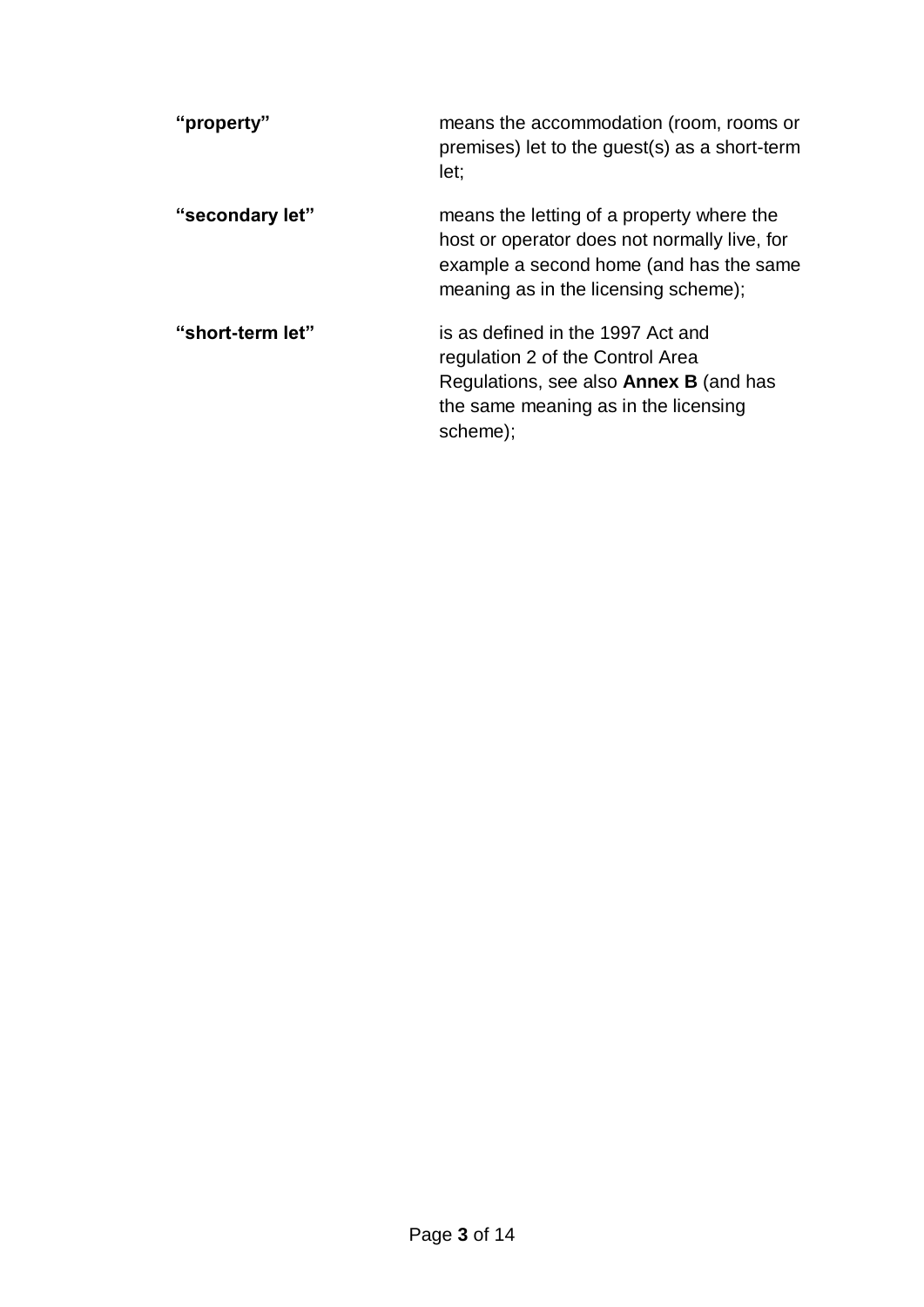## **2. Establishing control areas**

#### **(a) Introduction**

- 2.1. Outside of a control area, it continues to be the case that it is for the planning authority to consider whether any change of use of a dwellinghouse is material and therefore requires planning permission on a case-by-case basis. Within a control area designated by a planning authority, such a change of use will always require planning permission.
- 2.2. The Control Area Regulations simplify and clarify the planning status of properties used for short-term letting in certain areas and allow planning authorities to consider applications for consent for change of use in relation to planning matters.
- 2.3. The Scottish Government's purpose in the regulation of short-term lets is to ensure that local authorities have appropriate regulatory powers to balance the needs and concerns of their communities with wider economic and tourism interests. The purpose of control areas is to help manage high concentrations of secondary letting (where it affects the availability of residential housing or the character of a neighbourhood); to restrict or prevent short-term lets in places or types of building where it is not appropriate; and to help local authorities ensure that homes are used to best effect in their areas.

#### **(b) Legislative basis**

- 2.4. Section 26B of the 1997 Act allows planning authorities to designate all of their area as a control area or parts of their area as one or more control areas. They are not under a duty to designate control areas and may choose not to do so.
- 2.5. The Control Area Regulations are made under powers at section 26B of the 1997 Act. Section 26B provides that Scottish Ministers may make regulations relating to the procedures planning authorities must follow to make, vary or revoke a control area, the form of a designation of a control area, what constitutes a short-term let for the purposes of section 26B and any circumstances or descriptions of dwellinghouse to which section 26B does not apply.
- 2.6. Section 26B of the 1997 Act and the Control Area Regulations came into force on 1 April 2021.

#### **(c) Reasons and evidence**

2.7. In order to designate a control area, a planning authority will need to prepare a statement of reasons for their proposal. This is an important step in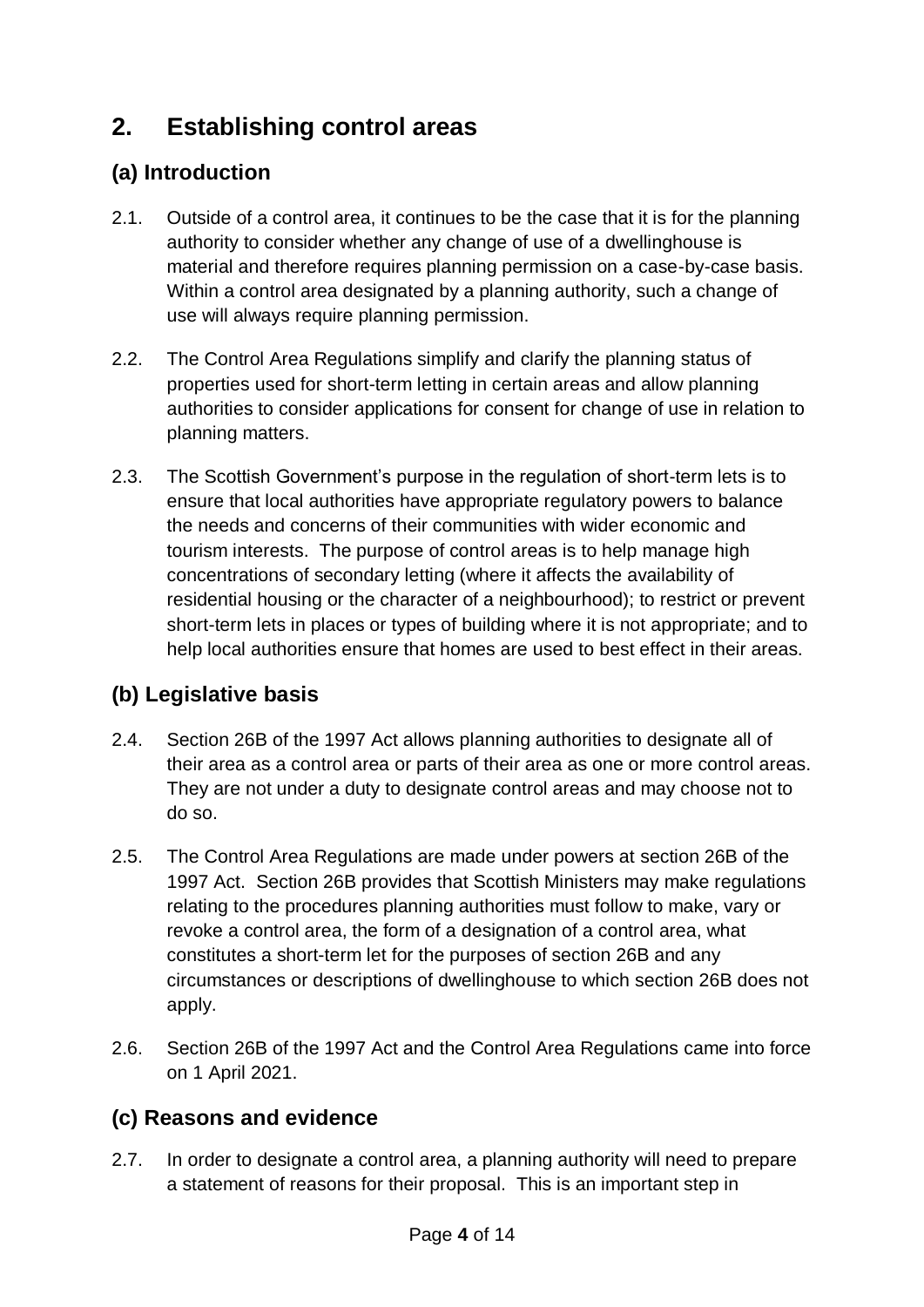explaining to people affected by the control area, and the Scottish Ministers, why the planning authority considers it necessary.

- 2.8. A planning authority might want to designate a control area for one or more of the following policy objectives:
	- to help manage high concentrations of secondary letting (where it affects the availability of residential housing or the character of a neighbourhood);
	- to restrict or prevent short-term lets in places or types of building where it is not appropriate; or
	- to help local authorities ensure that homes are used to best effect in their areas.
- 2.9. Planning authorities should consider whether there are systemic material planning considerations across one or more areas in the planning authority area as part of deciding whether to designate one or more control areas. Systemic here might mean the same consideration repeated many times or that there is a cumulative impact from the use of dwellinghouses as short-term lets. Example indicators include:
	- Changes to the look and feel of a neighbourhood, such as multiple keyboxes on many buildings or structures or wheelie suitcase noise on streets and in stairwells.
	- Signs that local services are struggling, such as many instances of overflowing bins.
	- Lack of affordable and appropriate housing for local residents, perhaps indicated by a high share of sale volumes to, and high prices paid by, nonresidents.
	- A significantly higher level of complaints relevant to use of dwellinghouses as short-term lets from neighbours spread across a number of tenements or properties than in a comparable area, within or outside the planning authority area.
	- Detrimental impact on local amenity, with some businesses, schools or other services that serve, and are reliant on, permanent residents closing or relocating.
- 2.10. Another relevant consideration is whether there have been reasoned requests from community councils, residents' associations and other local groups. Planning authorities should have regard to such representation.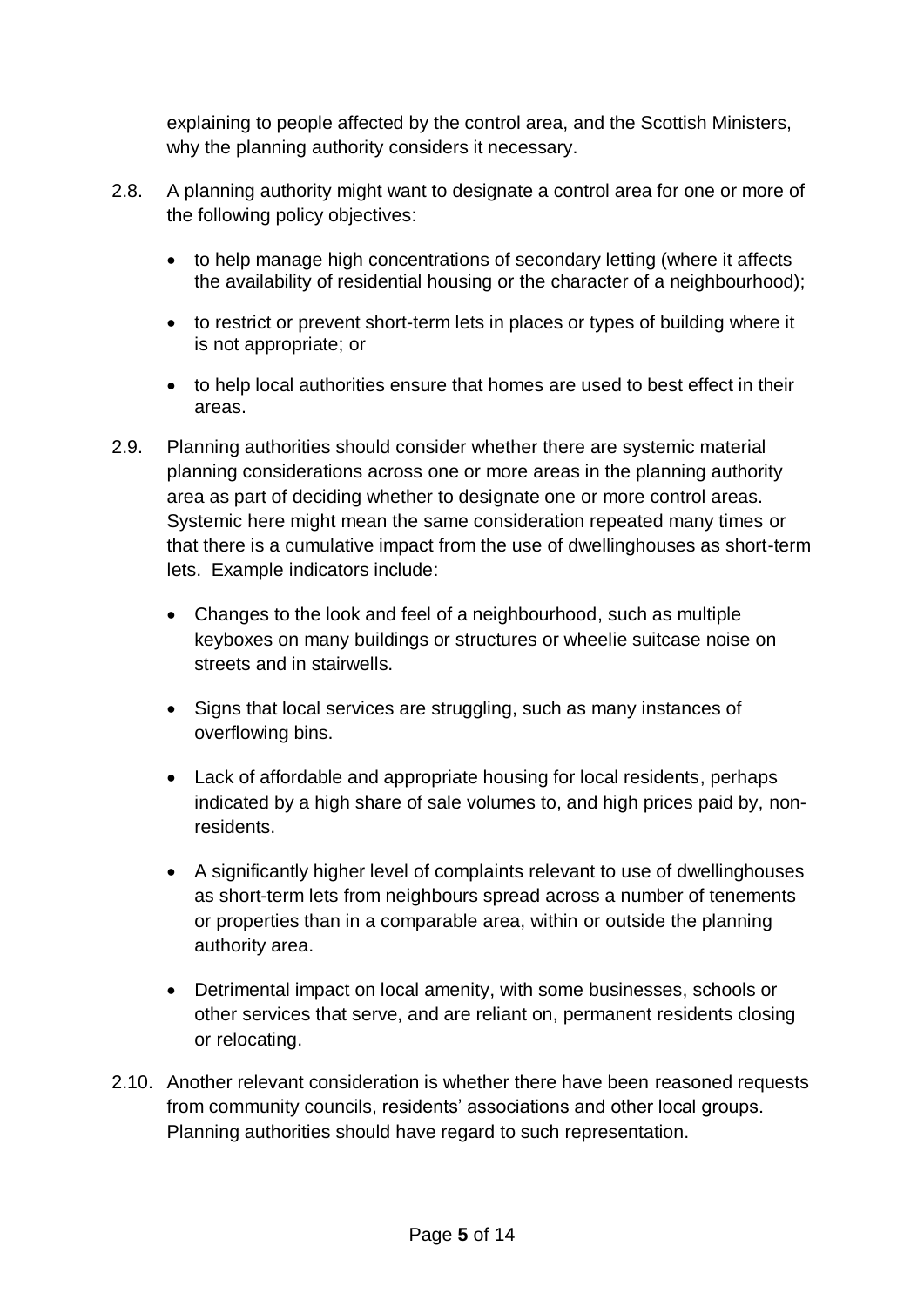2.11. Ultimately, it will be for local authorities to determine whether a control area is required (based on some form of consultation) taking all relevant local circumstances into account. Planning authorities should keep their control area(s), or absence thereof, under review, perhaps aligned with any review of their local development plan.

#### **(d) Designating one or more control areas**

- 2.12. Under the provisions of section 26B of the 1997 Act, a planning authority may designate all of its area, or any part of its area, as a control area.
- 2.13. The process of designating an area as a control area essentially follows three steps as set out in regulation 3 of the Control Area Regulations.
- 2.14. The planning authority must:
	- a) **notification and consultation**: publish notice of their proposal to designate an control area and consult on the proposal;
	- b) **submission and approval**: submit their proposal to the Scottish Minsters and obtain their approval; and
	- c) **publicity**: subject to approval of the Scottish Ministers, the planning authority must give notice of the designation, setting out the area to be covered and the date on which the control area will come into effect.
- 2.15. A similar process is followed for the variation of, or cancellation of, an existing control area.

#### *Notification and consultation*

- 2.16. Regulation 4 sets out the process for the notification of the proposed control area. Regulation 6 sets out the process for varying or cancelling a control area. The purpose is to allow members of the public to be aware of, and comment on, the proposed control area.
- 2.17. The planning authority is required to publish notice of the proposals in a newspaper circulating in the area to be designated as a control area. The planning authority must also publish the notice on their website and send the notice to each community council within the area of the proposed control area (regulation 4(1)).
- 2.18. The notice must (regulation 4(2)):
	- a) contain a statement that the planning authority proposes to designate the area as a control area and a description, in general terms, of that area;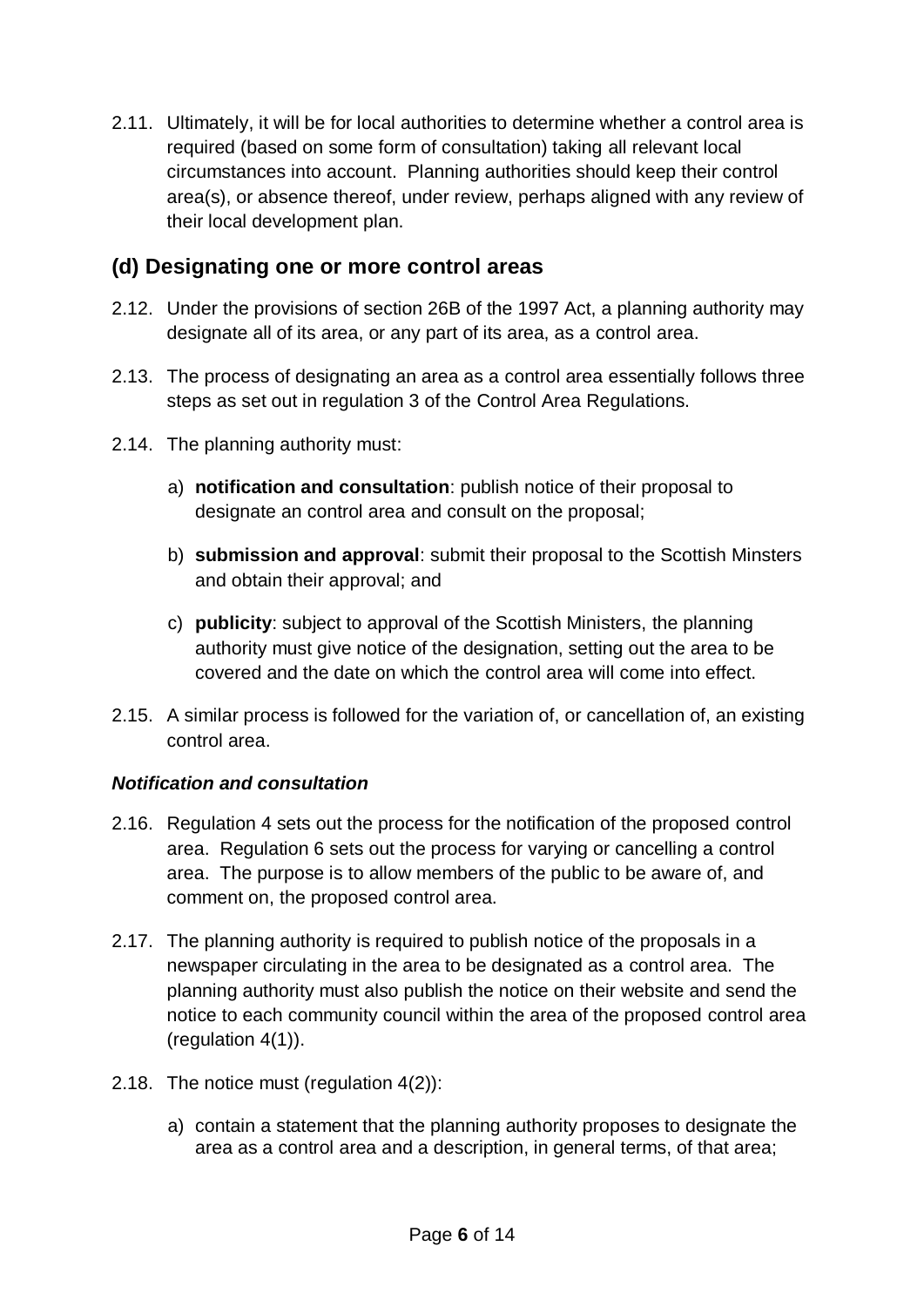- b) state how further information in respect of the proposal, including a map of the area covered by the proposal and a statement of the planning authority's reasons for proposing to designate the area as a control area, can be inspected free of charge; and
- c) state how representations can be made to the planning authority and the date by which the must be made.
- 2.19. The planning authority must allow a minimum period of 28 days from the last date on which notice is given for the submission of representations. The 28 days begins on the date on which the last part of the required notification (i.e. the newspaper advertisement, the website notice and/or the notice to relevant community councils is sent).
- 2.20. Regulation 4(3) sets out that the map of the proposed control area and a statement of reasons for proposing the control area must be made available on the planning authority's website and at an office of the planning authority. The latter is important for people who cannot access this information through the internet. Planning authorities should give consideration as to how to support people without internet at home, or with disabilities that prevent them from accessing the internet, to find the information that they need.
- 2.21. Planning authorities may consider additional notification methods in addition to the statutory requirements (for example by leaflet drops, social media or local signage) where they consider it appropriate to do so.
- 2.22. Regulation 6 sets out a similar process for the variation or cancellation of a control area once it has been created. Where a planning authority propose to vary or cancel a control area they must make information available and allow for representations to be made in the same way as set out above. They must publish a map showing clearly the area designated as a control area, any proposed changes to the area covered by the control area and a statement of reasons for varying or cancelling the control area, as the case may be.
- 2.23. Under regulation 7(1), the planning authority can modify the proposal to take account of any representation made in response to the consultation. The planning authority may not, however, make any changes to include an additional area in the control area which was not shown on the map of the control area (or proposed control area) that accompanied the consultation (regulation 7(2)).

#### *Submission and approval*

2.24. In accordance with regulation 8, where a planning authority either proposes to designate an area as a control area, or proposes to vary or cancel an existing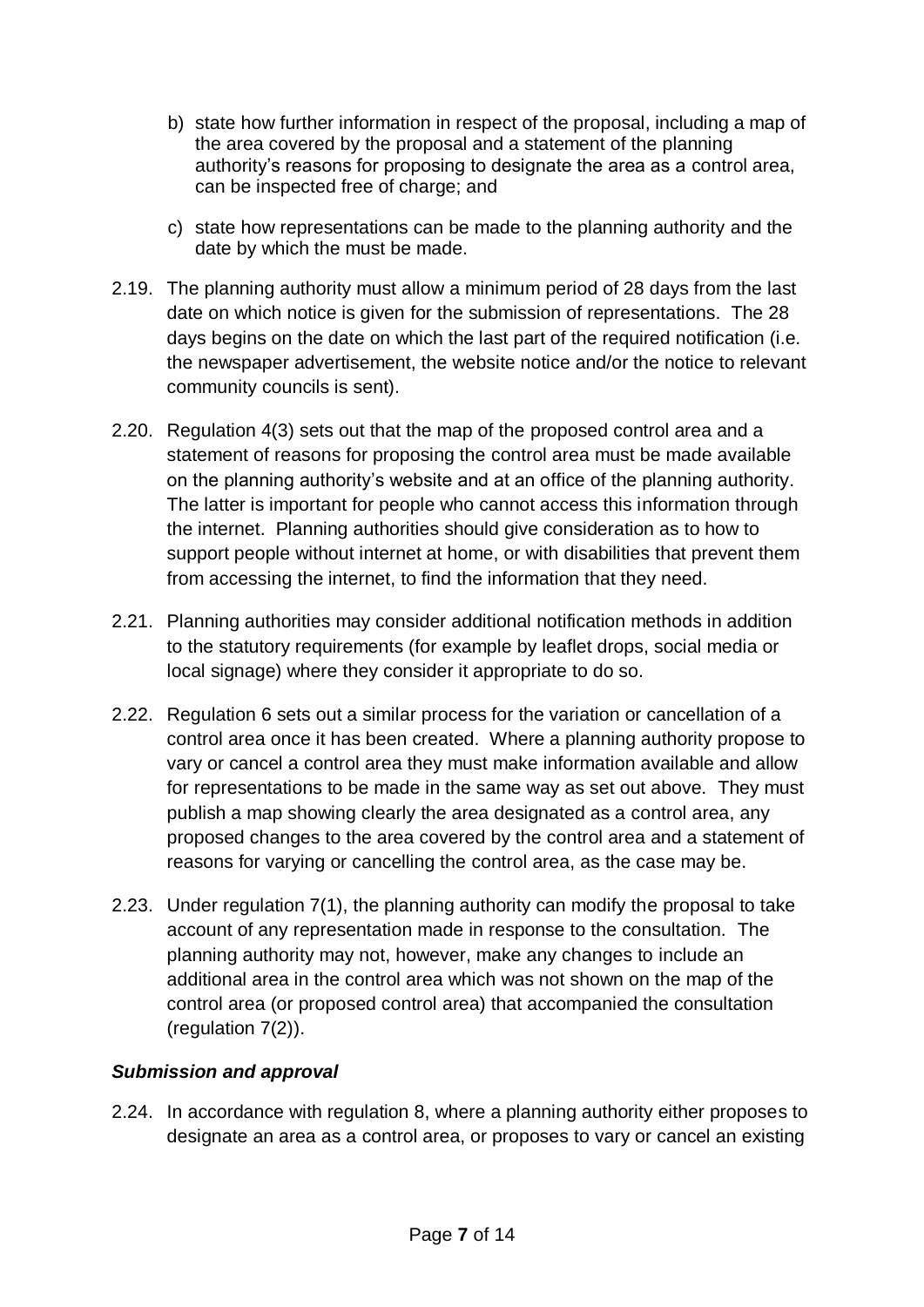control area, the authority is required to give notice of the proposal to the Scottish Ministers.

- 2.25. Where the planning authority proposes to designate an area as a control area the notice must be accompanied by:
	- a map of the area which the planning authority propose to designate as a control area; and
	- a statement setting out the planning authority's reasons why the authority propose that the area should be designated as a control area.
- 2.26. Where the proposal is to vary or cancel a control area the notice must be accompanied by:
	- a map of the affected control area;
	- if the proposal is to vary a control area designation, a map of the area which it is proposed to exclude from, or include within, the control area; and
	- a statement setting out the planning authority's reasons why the authority propose that the control area should be varied or cancelled.
- 2.27. The explicit approval of the Scottish Ministers is required before the planning authority can proceed to designate a control area or vary an existing control area. Although the planning authority is required to notify Scottish Ministers of their proposals to cancel an existing control area, Ministerial approval is not required for the cancellation to proceed.
- 2.28. The Scottish Ministers can either approve or not approve the control area(s). The Scottish Ministers cannot propose amendments to the proposals.
- 2.29. In considering the proposals, the Scottish Ministers will seek assurance that the planning authority has:
	- a) taken reasonable steps to raise awareness in the proposed control area(s) and consulted appropriately;
	- b) taken account of the views expressed in consultation and considered this with any other relevant evidence; and
	- c) come to a reasoned decision as set out in the accompanying statement.
- 2.30. Obviously, a range of views may be expressed in consultation and the Scottish Ministers will be looking for a coherent and considered response,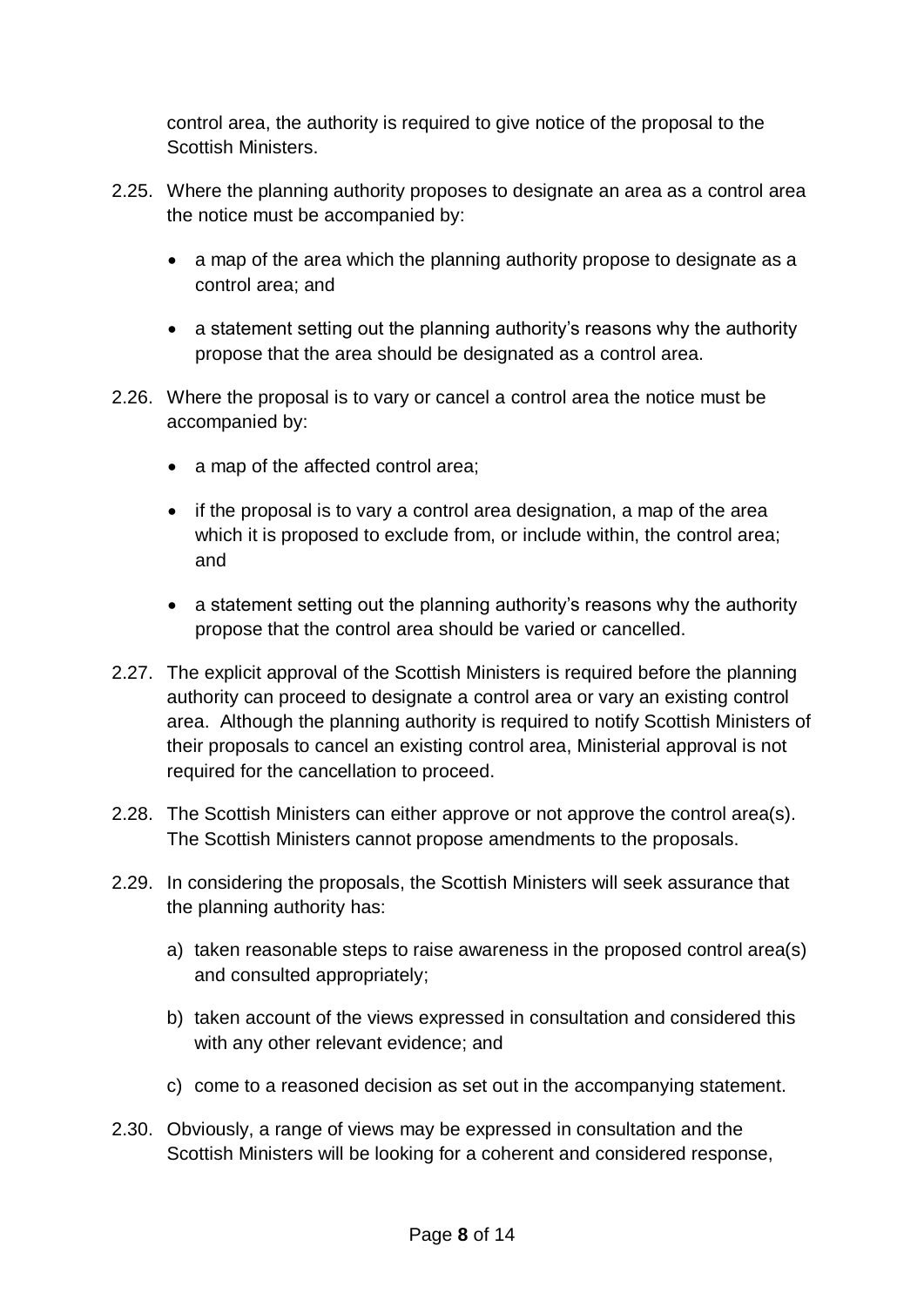recognising that it is unlikely that proposals can be modified to satisfy everyone.

#### *Publicity*

- 2.31. The final stage of the process of designating, varying or cancelling a control area is for the planning authority to publish notice of the designation, variation or cancellation, as the case may be (regulation 9).
- 2.32. For designation or variation of a control area, the notice cannot be given until after the Scottish Ministers have approved the proposal.
- 2.33. The planning authority must publish the notice in a newspaper circulating in the area and on the planning authority's website.
- 2.34. Notice of designation of an area as a control area must state:
	- the date on which the area is to be designated as a control area; and
	- How a copy of a map of the designated control area can be inspected.
- 2.35. Notice of variation of a control area must state:
	- the date on which the variation is to take effect; and
	- how a copy of a map showing the control area as varied can be inspected.
- 2.36. Notice of cancellation of a control area must:
	- state the date on which the cancellation is to take effect; and
	- identify the designated control area to be cancelled.
- 2.37. In all cases, at least 28 days must be allowed between the date of the publication of the notice and the changes taking effect.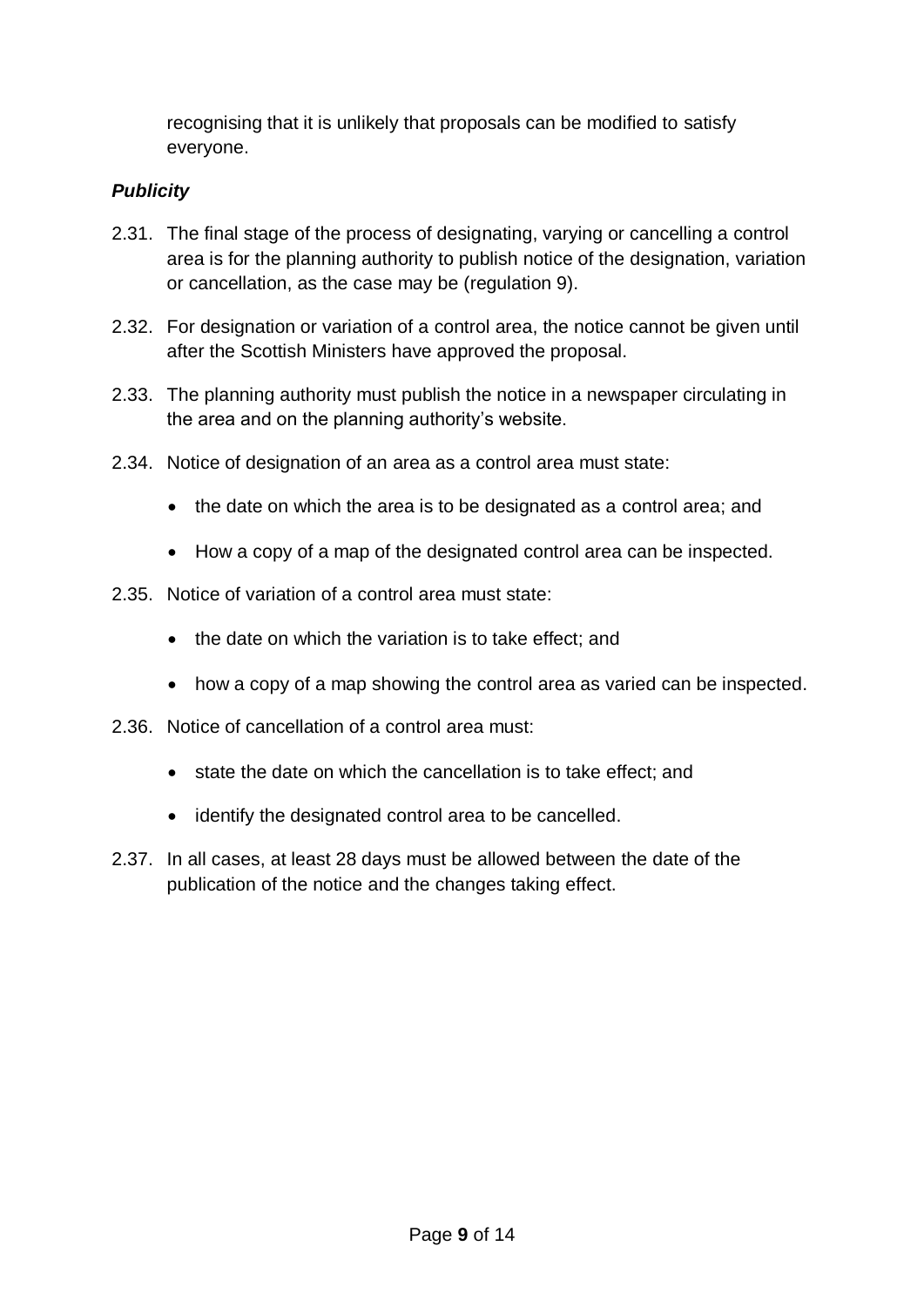## **3. Determining planning applications**

#### **(a) Further information on handling applications**

3.1. Planning authorities should make sure that important information on any planning application is verified appropriately. For example, where planning permission is sought in respect of the use of someone's own home for shortterm lets, the planning authority should establish that the property is indeed the only or principal home of the applicant.

#### **(b) Duration of planning permission**

- 3.2. Planning authorities can impose a condition when granting planning permission to require the permitted use to be discontinued after a specified period – this is known as "planning permission granted for a limited period".
- 3.3. Planning authorities may consider applying a discontinuation condition of 10 years, or such other time period as they consider appropriate, when granting planning permission for secondary letting in a control area (or outside, if they see fit). The standard tests of necessity for conditions should be met in all cases.
- 3.4. The Scottish Ministers have powers under section 43(1)(aa) of the 1997 Act to give directions to planning authorities in relation to the imposition of conditions. The Scottish Government has no intention of using these powers in this context at present.
- 3.5. Where planning permission has already been granted, planning authorities cannot easily rescind it. Issues with short-term lets arising in property which already has planning permission may be addressed:
	- through planning law if there has been a breach in planning control (i.e. the terms of the planning application or conditions have been violated); and/or
	- through refusing a licensing application or by applying licensing conditions and sanctions, where there are grounds to do so.

#### **(c) Links to licensing schemes**

3.6. Licensing authorities have the power to refuse to consider a licensing application if they consider that such an application would be a breach of planning control. This power is primarily designed to assist licensing authorities in processing licensing applications for secondary letting within control areas.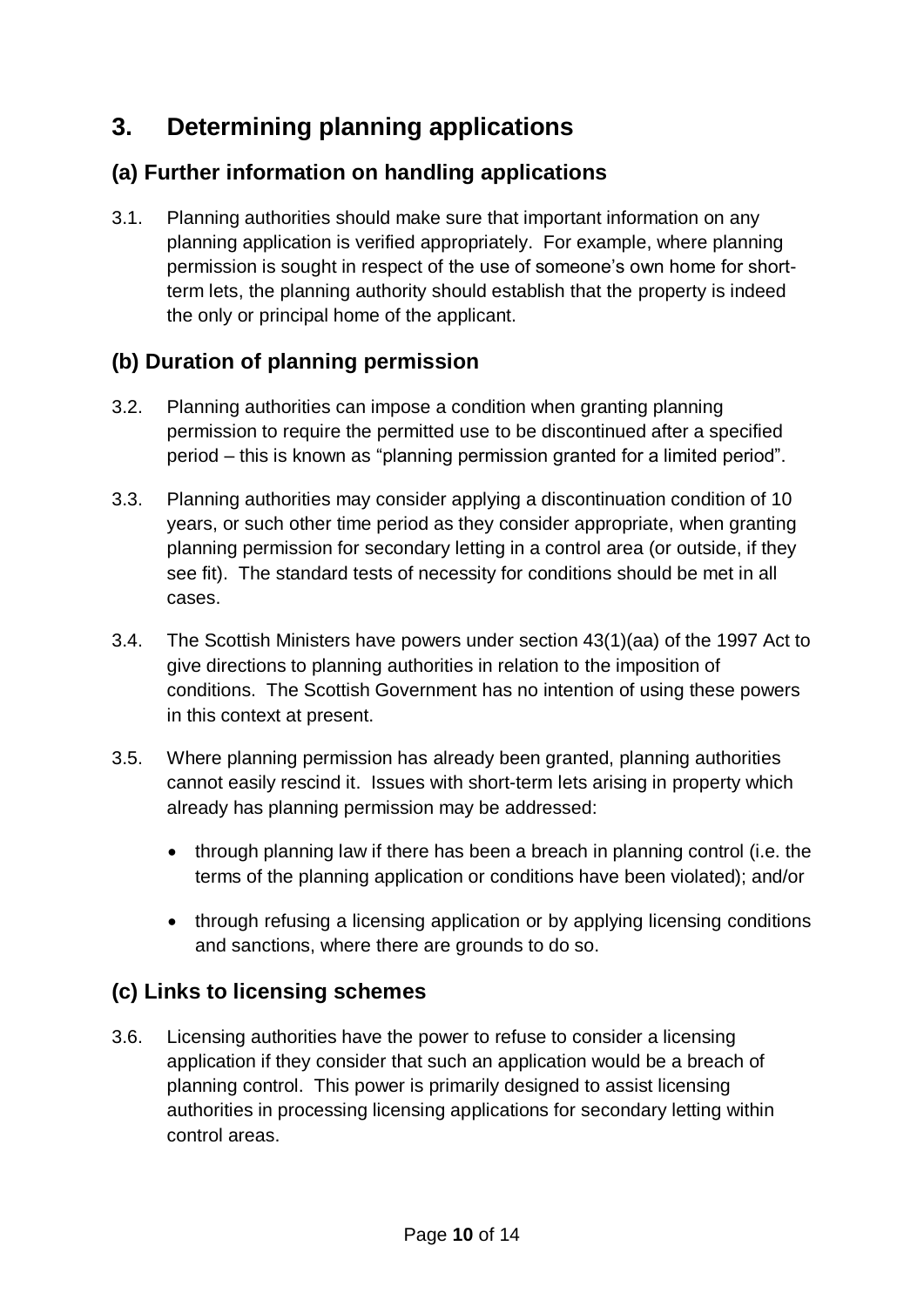- 3.7. Furthermore, it is a mandatory condition of a short-term let licence to have made a planning application or to have planning permission already when providing short-term lets in property that requires planning permission in a control area<sup>1</sup>.
- 3.8. This power and this condition are explained further in the guidance for licensing authorities on the licensing scheme.
- 3.9. Where a planning authority refuses planning permission, this must be communicated to the licensing authority. The licensing authority should then ensure that any licence contingent on the planning permission is then modified or revoked. Note that it will not always be necessary for the licence to be revoked. For example, a host may have a licence to let out one bedroom in their own home but have submitted a planning application to let out three bedrooms. In this case, the planning application might be declined but the licenced activity can continue.
- 3.10. Planning authorities may want to build in a process for confirming the licensing status of any property which is the subject of an application for planning permission. Some planning authorities may do this directly with the licensing authority but others might choose to do this with the applicant.
- 3.11. Planning authorities should be mindful of cases when making changes to planning policy how these might affect already licensed premises; i.e. premises licensed for short-term lets where, at the time of the granting of the licence, the use was not in breach of planning control.

<sup>-</sup><sup>1</sup> This is a mandatory condition set out in Schedule 3 of the Licensing Order. See Licensing Guidance Part 1 for more information.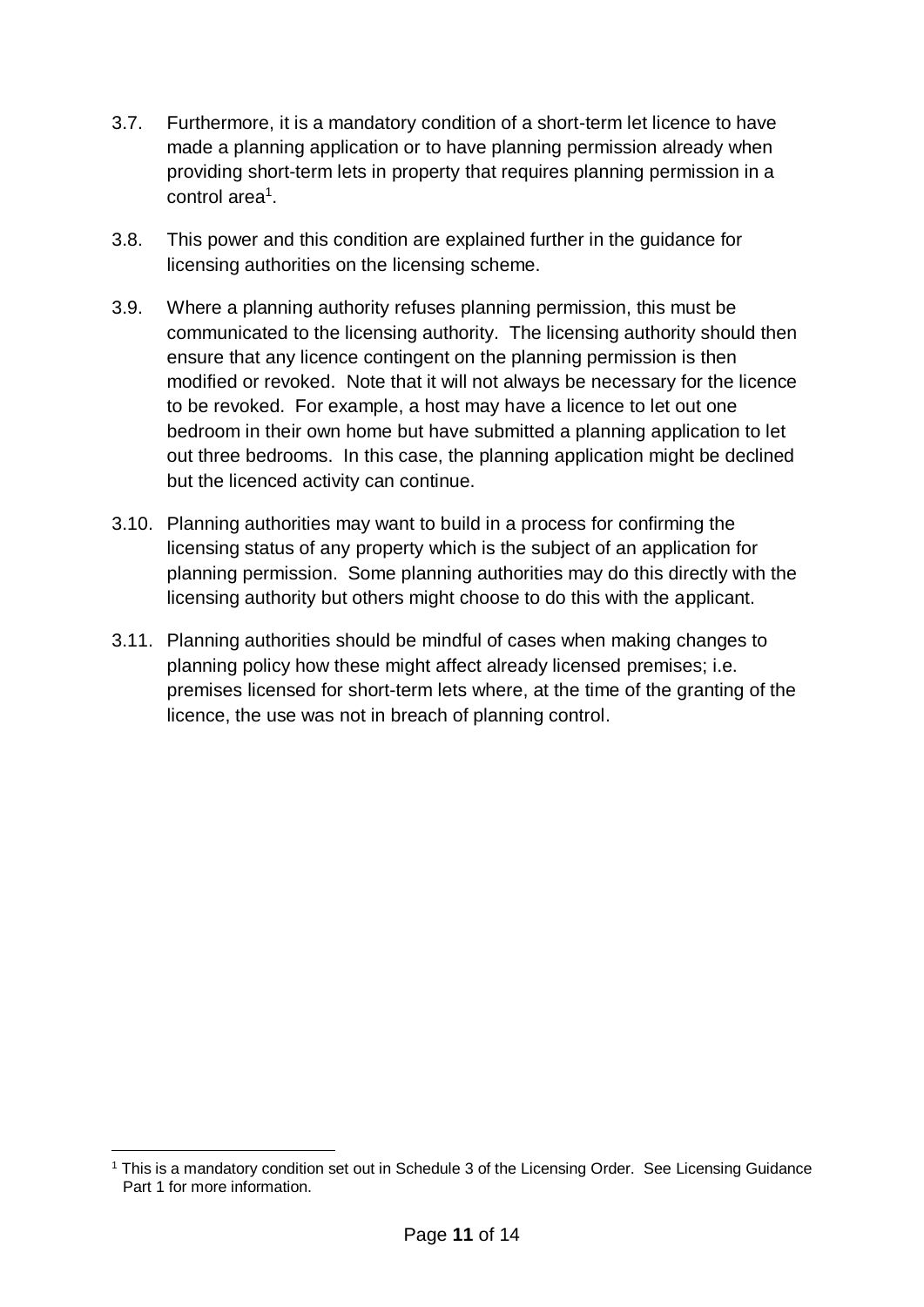## **Definition of a dwellinghouse**

The definition of dwellinghouse is explained in [Planning Circular 10/2009:](https://www.gov.scot/publications/planning-circular-10-2009-planning-enforcement/pages/2/) Planning Enforcement:

7. … Although there is no definition of what constitutes a dwellinghouse, it is considered possible for a reasonable person to identify one by sight. If no reasonable person would identify a particular structure as a dwellinghouse, it is justifiable to conclude, as a matter of fact, that it is not a dwellinghouse, even if it is being used as such. This is an important distinction which means that a building may be used lawfully as a dwellinghouse without acquiring the 'permitted development' rights associated with a building that is a dwellinghouse.

8. The above distinction (between use as and being a dwellinghouse) is important in circumstances where people have adapted or used unlikely or unusual buildings as their houses. However, under the terms of the General Permitted Development Order (GPDO) it may also apply, in certain circumstances, to ordinary flats: a flat may be used as a single dwellinghouse without acquiring 'permitted development' rights, because Article 2 of the GPDO specifically excludes them from the definition of 'dwellinghouse' for GPDO purposes. The criteria for determining whether premises are being used as a single dwellinghouse should include both their physical condition and the manner of the use. For the purposes of the 1997 Act, a single, selfcontained set of premises can properly be regarded as being in use as a single dwellinghouse if it meets the following criteria:

- it comprises a unit of occupation, which can be regarded as a 'planning unit' separate from any other part of a building containing it;
- it is designed or adapted for residential purposes, containing the facilities for cooking, eating and sleeping normally associated with use as a dwellinghouse;
- it is used as a permanent or temporary dwelling by a single person, or by persons living together as, or like, a single family.

9. This interpretation would exclude such uses as bed-sitting room accommodation, where the occupants share some communal facilities (e.g. a bathroom or lavatory) and the 'planning unit' is likely to be the whole building, in use for the purposes of multiple residential occupancy, rather than each individual unit of accommodation.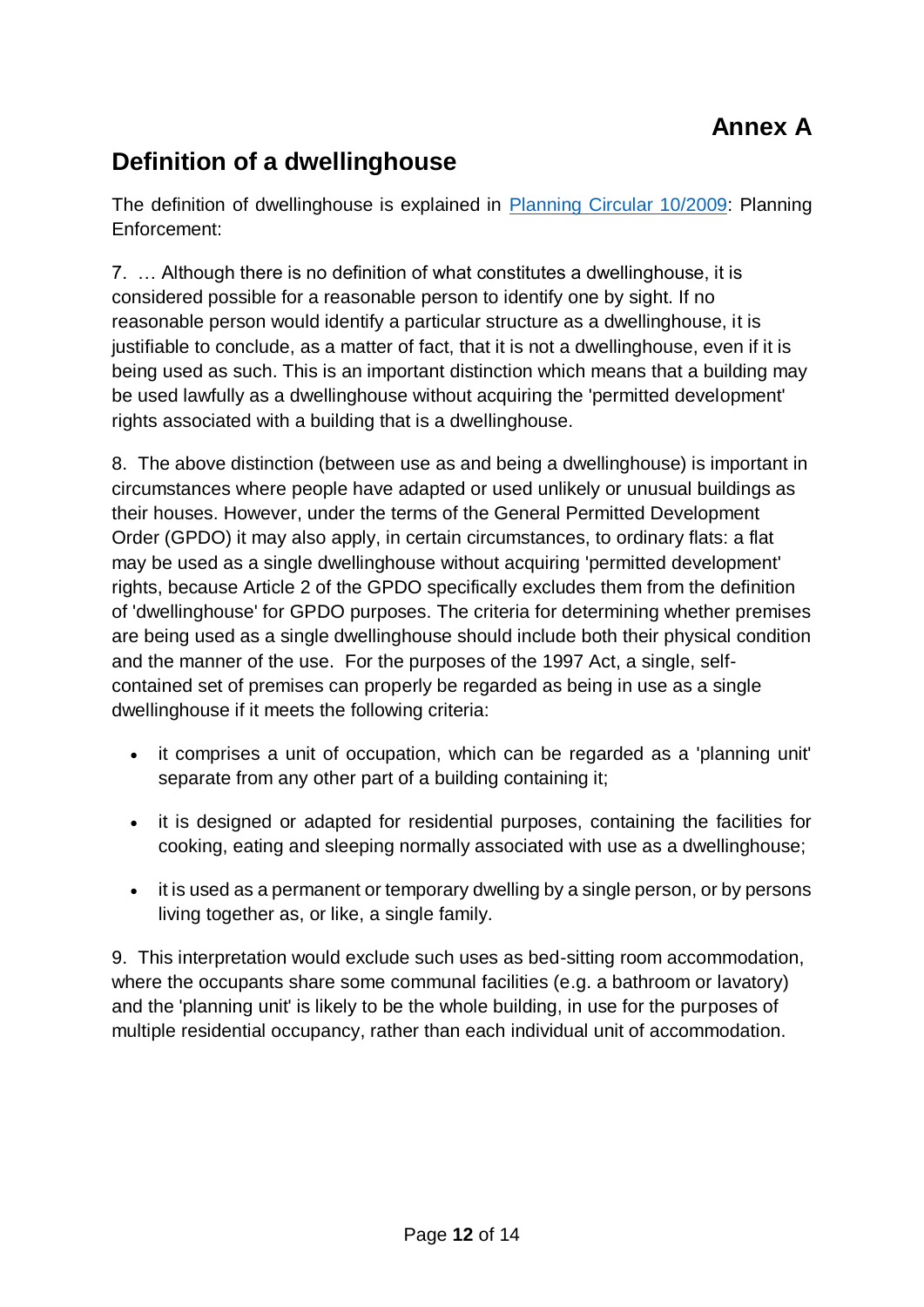### **Meaning of short-term let in a control area**

Section 26B of the 1997 Act, and the Control Area Regulations define a short term let for the purposes of the control areas. Use of a dwellinghouse for the purpose of providing short-term lets is deemed to be a material change of use in a control area. Planning permission is therefore required for short-term letting of any house or flat within a control area.

Note that the proposed Licensing Order could amend the Control Area Regulations and these amendments are **not** reflected below.

Section 26B(3) excludes:

- private residential tenancies under section 1 of the Private Housing (Tenancies) Scotland Act 2016; and
- tenancies of a dwellinghouse or part of it where all or part of the dwelling house is the only or principal home of the landlord or occupier

Regulation 2 of the Control Area Regulations defines a short-term let as provided where all of the following criteria are met:

- a) sleeping accommodation is provided to one or more persons for one or more nights for commercial consideration,
- b) no person to whom sleeping accommodation is provided is **an immediate family member** of the person by whom the accommodation is being provided,
- c) the accommodation is not provided for the principal purpose of facilitating the provision of work or services to the person by whom the accommodation is being provided or to another member of that person's household,
- d) the accommodation is not provided by an employer to an employee in terms of a contract of employment or for the better performance of the employee's duties, and
- e) the accommodation is not **excluded accommodation** (see below)

An **immediate family member** includes parents, grandparents, children, grandchildren and siblings on both sides of a relationship of marriage, civil partnership or where the couple live together as if they were married. It also treats children with one parent in common as siblings and stepchildren as children.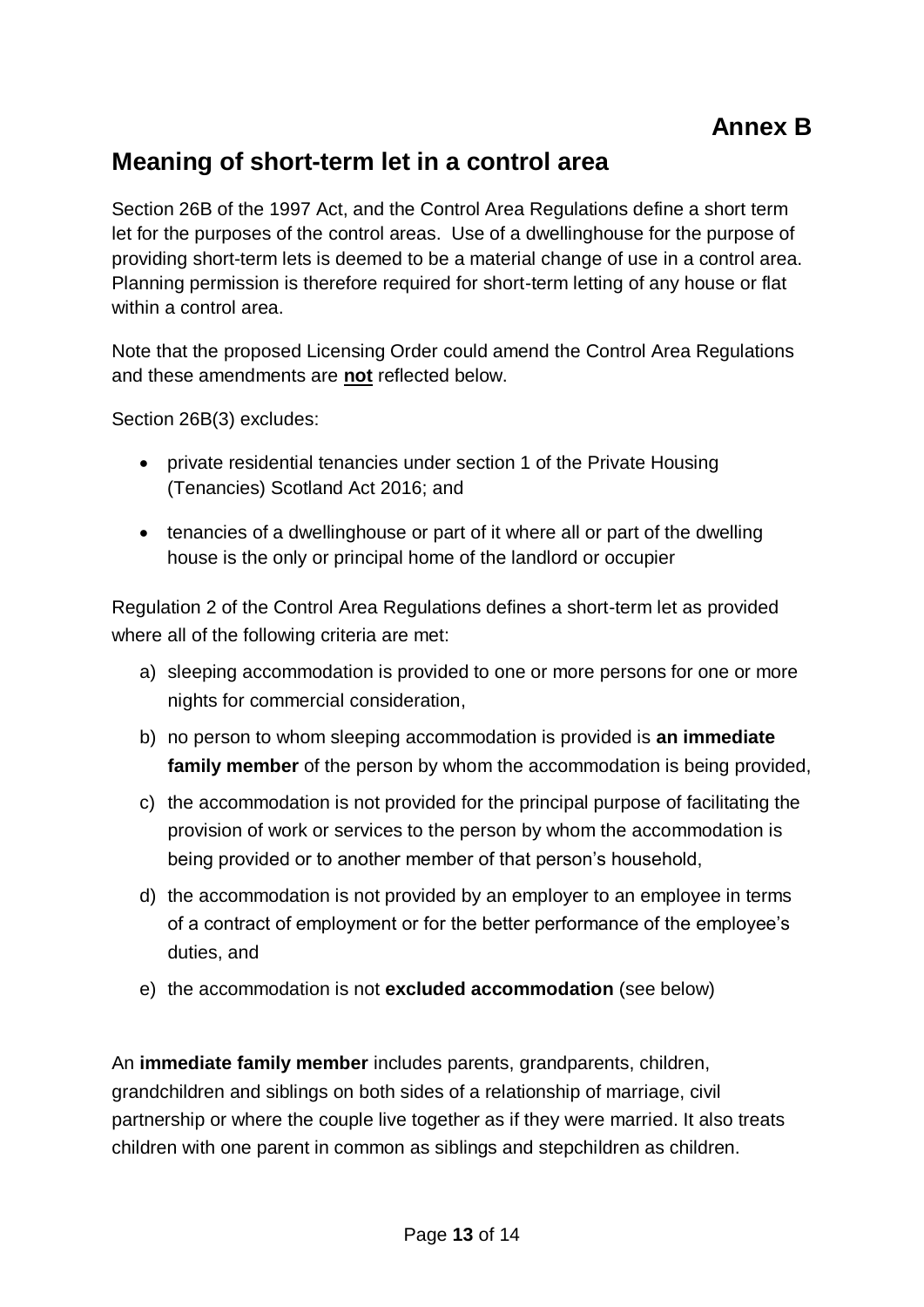**Excluded accommodation** means a dwellinghouse which is, or is part of—

- a hotel,
- a boarding house,
- a guest house,
- a hostel,
- residential accommodation where care is provided to people in need of care,
- a hospital or nursing home,
- a residential school, college or training centre,
- secure residential accommodation (including a prison, young offenders institution, detention centre, secure training centre, custody centre, short-term holding centre, secure hospital, secure local authority accommodation or accommodation used as military barracks),
- a refuge,
- student accommodation,
- an aparthotel.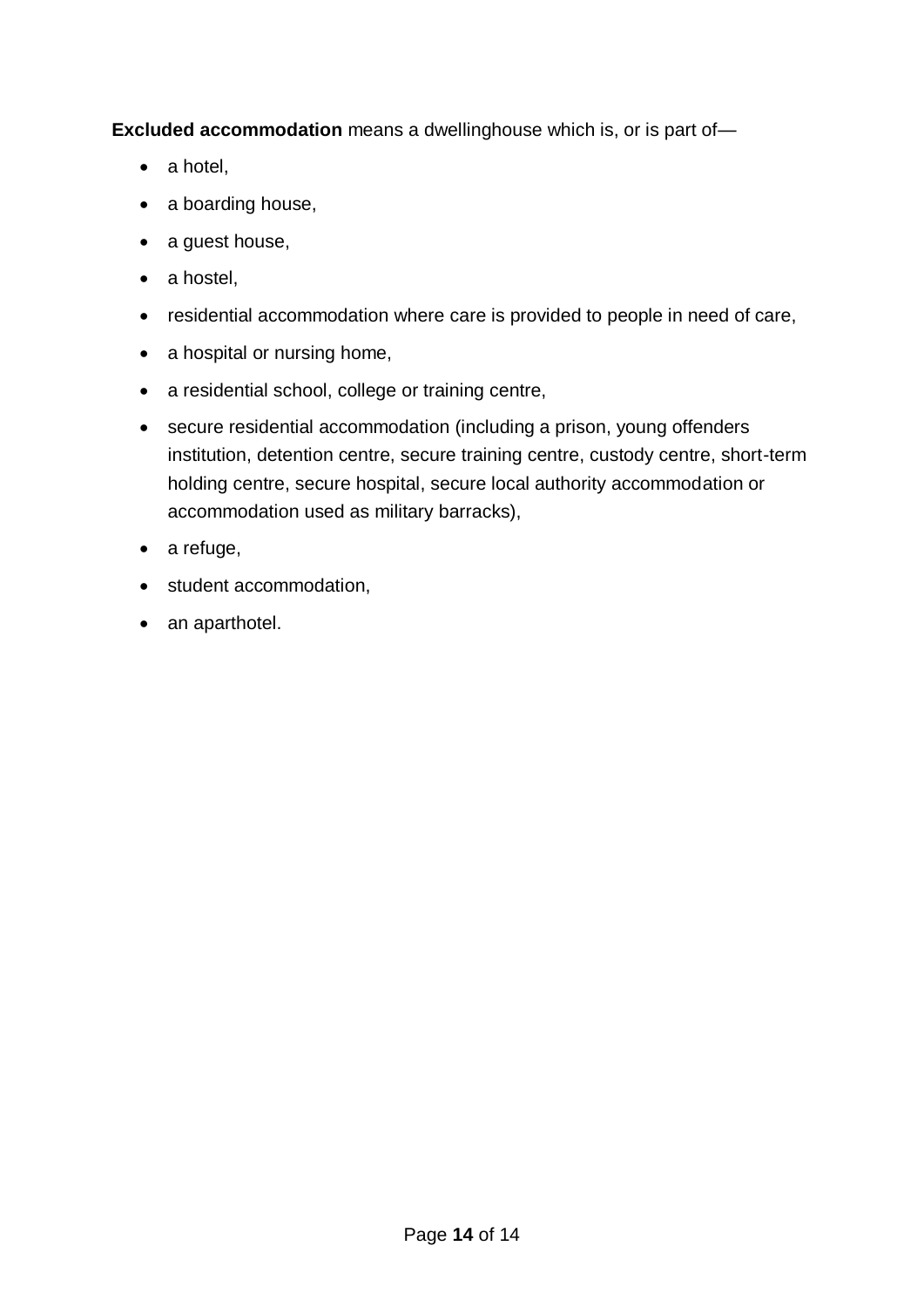## **PLANNING SERIES:**

**Scottish Planning Policy (SPP)** is the statement of Scottish Government policy on nationally important land use planning matters.

**National Planning Framework (NPF)** is the Scottish Government's strategy for Scotland's long term spatial development.

**Circulars** contain Scottish Government policy on the implementation of legislation or procedures.

Statements of Scottish Government policy in the SPP, NPF and Circulars may be material considerations to be taken into account in development plans and development management decisions.

**Planning Advice Notes** provide advice and information on technical planning matters.

Further information in the Scottish Government's role in the planning system is available on the [Scottish Government website](https://www.gov.scot/policies/planning-architecture/planning-guidance/)

Information on the current programme of planning reform and implementation of the Planning (Scotland) Act 2019 is available on our [Transforming Planning website](https://www.transformingplanning.scot/)